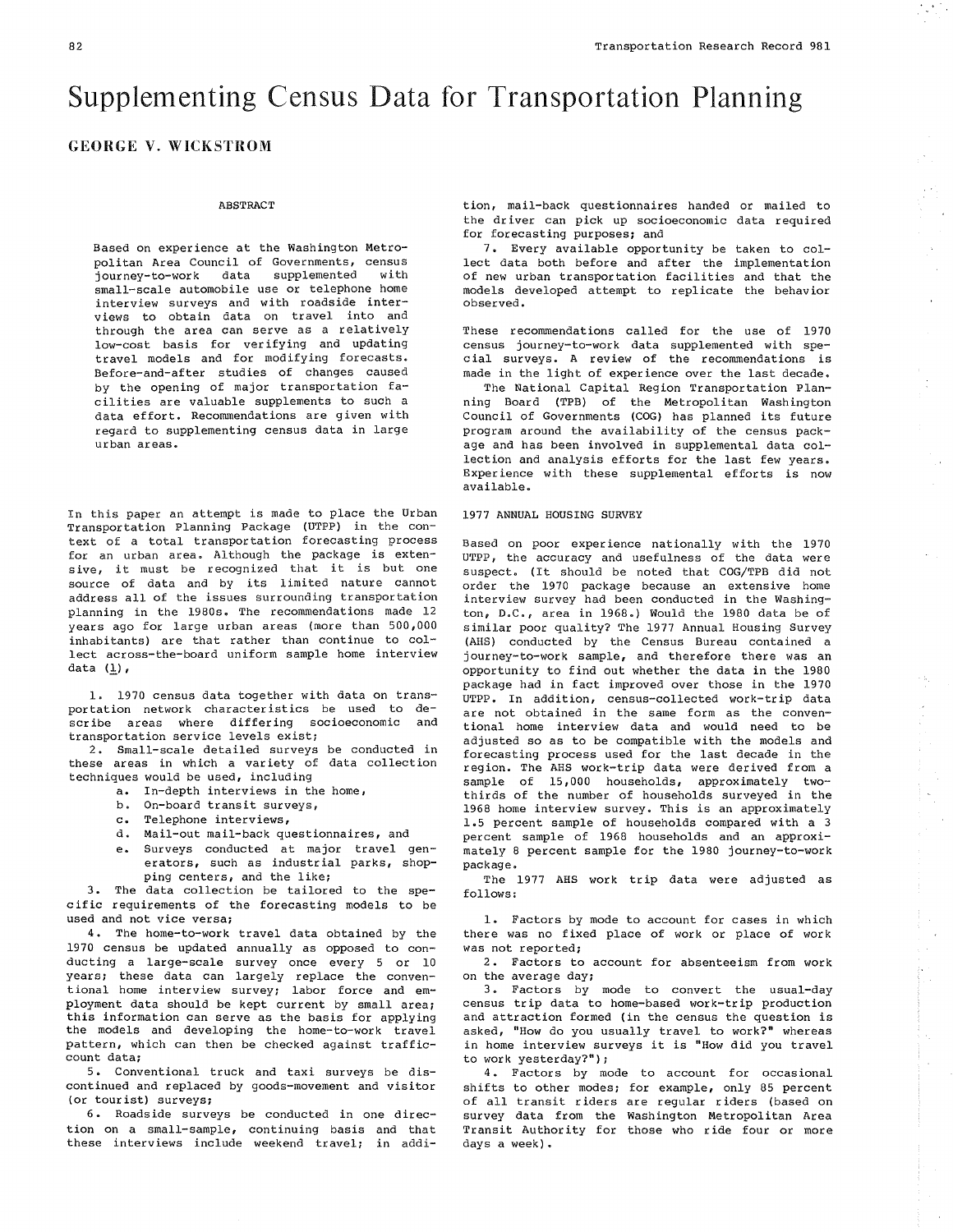With the exception of item 4, data from the census and prior home interview data can be used to calculate adjustment factors. A full discussion of these factors may be found elsewhere (2).

### COMPARISONS WITH MODEL ESTIMATES

How well do census data compare with model forecasts of work travel or vice versa? Planners were anxious to utilize the census information and compare it with their 1977 model-based forecasts. These models were built in the early 1970s using the 1968 home interview data base and had been used as the basis for transportation planning in the Washington, D.C., area ever since. More and more, politicians, citizens, and planners were questioning the continued use of these models because the data base on which they had been developed was more than a decade old. The perception was that habits had changed and that the smaller household size, two-worker households, and greatly increased car ownership had modified travel behavior. Could models constructed with 1968 data be valid in the 1980s and be used as a basis for forecasting travel in the next century?

Census journey-to-work data could only provide a partial response to these concerns. Because nonwork travel and external or through travel are not included, only work-travel forecasts could be compared. This comparison was made for total trips and trips by mode and for automobile occupancy. Where census data and model-derived data agreed, confidence could be placed in both census data and the models. Where they disagreed, judgments as to the usefulness or accuracy of the new data or the validity of the models could be made.

# Total Person Work-Trip Comparison

In Table 1 total person work trips from the 1977 AHS are compared with the COG/TPB 1977 simulation. On a regional basis, total person work trips matched within 4.3 percent, transit mode-split percentage by 5.2 percent, and total transit work trips by 9.8 percent. (Total employment reported by the census was lower than that used in the simulations. Parttime workers and two-job holders are not included in census information. Preliminary comparisons of COG's 1980 employment census with 1980 census data on total employment show much closer agreement, however.) Most of the differences could be traced to lower total work-trip generation from within the District of Columbia reported by the census, which could well be caused by smaller family size (and labor force) per household. Although COG/TPB trip generation relationships do reflect lower work-trip rates for the city, an even lower rate is indicated by census data. Total person work trips from the District showed an 18.6 percent difference. If this one rate were corrected, simulation and census data would compare in all categories within 1 percent on a regional basis as follows:

| Category                   | Rate $(8)$ |
|----------------------------|------------|
| Total person work trips    | $+0.6$     |
| Percent transit work trips | $+0.9$     |
| Total transit work trips   | $+0.8$     |

More detailed comparisons of trip generation, modal split, and trip distribution can be made with the data as well, and other corrections or adjustments to the existing simulation models can be made. Distribution by city or county of workplace is shown in Table 2. Again, extremely close correlation can be noted between the AHS data and the basic employment data used as input to the travel simulation.

#### Automobile Occupancy Comparison

Census data also provide the means to compare model-(or rate-) based estimates of automobile occupancy with that reported. As shown in Table 1, overall automobile occupancy simulated for 1977 compared closely with census information with the exception of travel to the core area of the Washington region. In particular, it was found that long trips to the core from outlying suburban counties had much higher car occupancies than had previously been observed or estimated. The recent emphasis on car- and vanpooling plus the existence of high-occupancy-vehicle (HOV) facilities have changed the prior relationships, even after accounting for higher core-area employment densities and parking charges. Automobile travel to the core could be overestimated if such behavioral changes are not taken into account in the planning process.

#### SUPPLEMENTAL TRAVEL SURVEYS

#### Automobile Use Study

With transit-vehicle travel data being obtained on a continuing basis by the transit authority, the con-

| Category                                | Simulation | AHS     | Difference | Percentage of<br>Difference |
|-----------------------------------------|------------|---------|------------|-----------------------------|
| Total person work trips (no. of trips)  |            |         |            |                             |
| From D.C.                               | 447.1      | 376.9   | $+70.2$    | $+18.6$                     |
| From suburbs                            | 1,540.2    | 1,529.3 | $+10.9$    | $+0.1$                      |
| All                                     | 1,987.3    | 1,906.2 | $+81.1$    | $+4.3$                      |
| Transit work trips (%)                  |            |         |            |                             |
| From D.C.                               | 42.5       | 44.0    | $-1.5$     | $-3.4$                      |
| From suburbs                            | 11.2       | 10.7    | $+0.5$     | $+4.7$                      |
| All                                     | 18.2       | 17.3    | $+0.9$     | $+5.2$                      |
| Total transit work trips (no. of trips) |            |         |            |                             |
| From D.C.                               | 190.0      | 165.9   | $+24.1$    | $+14.5$                     |
| From suburbs                            | 172.1      | 163.9   | $+8.2$     | $+5.0$                      |
| All                                     | 362.1      | 329.8   | $+32.3$    | $+9.8$                      |
| Automobile occupancy (no. of persons)   |            |         |            |                             |
| To D.C.                                 | 1.5        | 1.64    | $-0.14$    | $-8.5$                      |
| To rest of D.C.                         | 1.3        | 1.25    | $+0.05$    | $+0.4$                      |
| To suburbs                              | 1.2        | 1.2     |            |                             |
| All                                     | 1.3        | 1.3     |            |                             |

TABLE 1 Selected Comparisons: 1977 Simulations Versus 1977 AHS

Note: Total employed workers reported by the AHS was significantly lower than that used in the 1977 simulation. Census<br>data do not include part-time employment or second jobs.

 $\frac{1}{2} \sum_{i=1}^{n} \frac{1}{i} \sum_{j=1}^{n} \frac{1}{j} \sum_{j=1}^{n} \frac{1}{j} \sum_{j=1}^{n} \frac{1}{j} \sum_{j=1}^{n} \frac{1}{j} \sum_{j=1}^{n} \frac{1}{j} \sum_{j=1}^{n} \frac{1}{j} \sum_{j=1}^{n} \frac{1}{j} \sum_{j=1}^{n} \frac{1}{j} \sum_{j=1}^{n} \frac{1}{j} \sum_{j=1}^{n} \frac{1}{j} \sum_{j=1}^{n} \frac{1}{j} \sum_{j=1}^{n$ 

 $\sigma = \sigma^2$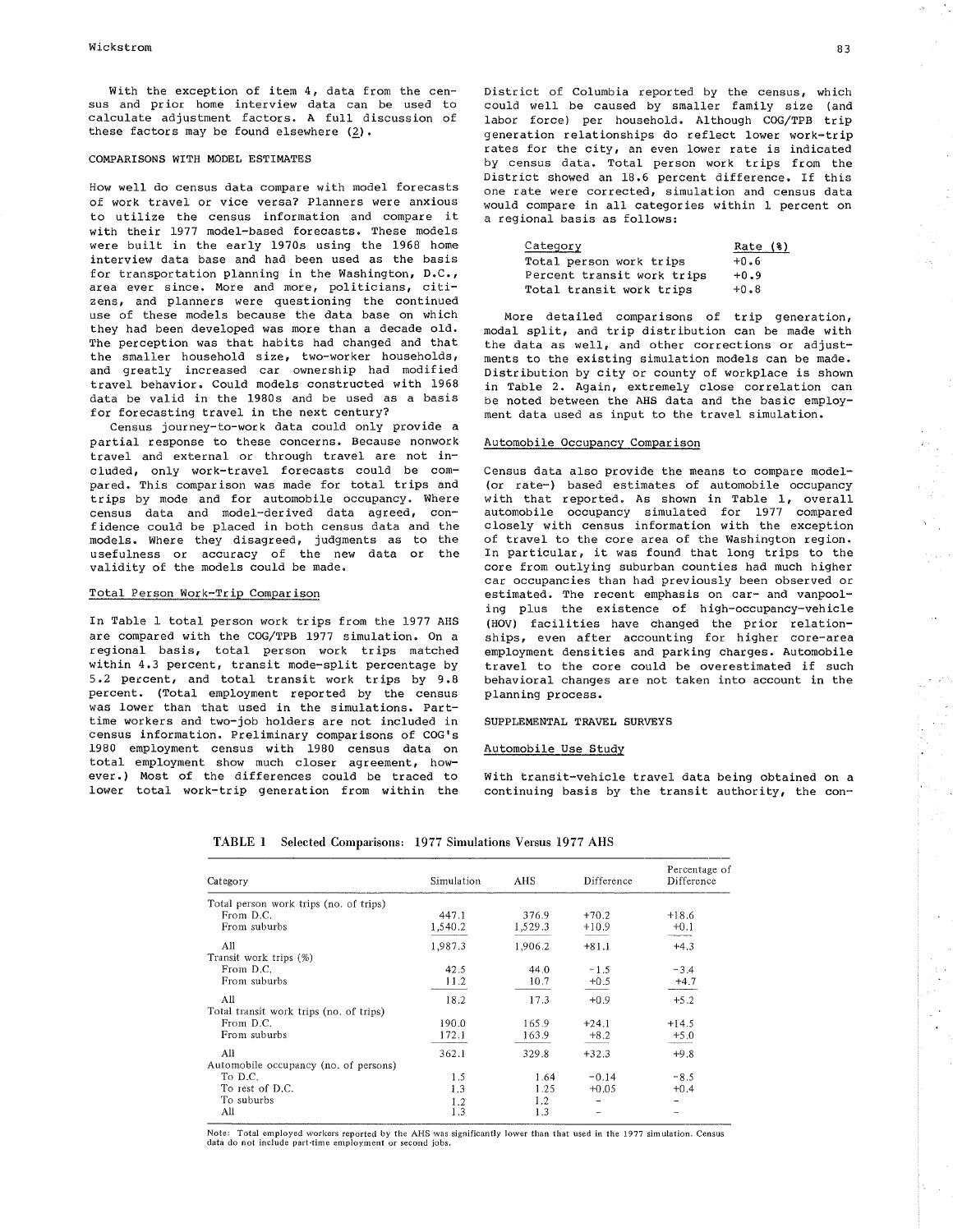| City or County of<br>Workplace | 1977<br>Simulation | 1977<br>AHS | Absolute<br>Difference <sup>a</sup> |
|--------------------------------|--------------------|-------------|-------------------------------------|
| District of Columbia           | 41                 | 42          | - 1                                 |
| Arlington County               |                    |             |                                     |
| Alexandria City                | 3.5                |             | $-0.5$                              |
| Montgomery County              | 16                 | 16          |                                     |
| Prince George's County         | 13.5               | 13          | $+0.5$                              |
| Fairfax County                 | 13                 | 13          |                                     |
| Loudoun County                 |                    |             |                                     |
| Prince William County          |                    |             | $^{+1}$                             |

Source: COG employment census data (at place of work) used in traffic simulation and 1977 AHS journey-to-work data.

<sup>a</sup>Simulation data minus AHS data.

cept of a telephone survey of automobile users to complement these data with data on nonwork travel appeared attractive. This was especially true because home interview costs have risen to \$100 per interview or more.

COG/TPB conducted a pilot study that obtained household and travel data from a sample of automobile-owning households in the Washington netropolitan area (3). Household data were obtained by phone and included information on fanily size, nunber and type of automobiles owned, number of licensed drivers, number of workers, household income, kind of dwelling unit, and other demographic variables. Fron this initial telephone contact, the percentage distribution of households cross-classified by the number of automobiles owned and number of persons in the household was used to obtain a quota sample for each category within each jurisdiction. These samples were mailed automobile logs. The survey data obtained were then expanded (after these variables had been adjusted for zero-car households) to the total number of households by county. The travel data obtained included the number of persons who normally use public transportation to work and <sup>a</sup> record of each automobile trip nade by the household for each of two consecutive days. Trip information collected included the beginning and ending odoneter reading, beginning and ending time, the number of persons in the car, the trip purpose, and the city or county of destination. More than 8,500 households were contacted, and more than 5,000 automobile logs were distributed to  $2,800$  households;  $2,000$  completed logs were received from 1,200 households.

Major conclusions from the study were that automobile ownership is a major determinant of trip production, vehicle miles of travel (VMT), and automobile occupancy. Household size, incone, structure type, and the use of transit also influence automoeffer, and the doc of crances also influence accomfound, for example, that the average miles driven per car within the region on a weekday was the same in 1980 as it was in 1968, approximately 20 miles.)

The information gathered in this type of survey can be used to obtain regional and subregional estimates of automobile ownership characteristics, average vehicle trip-generation rates, average vehicle trip lengths, and average autonobile occupancies. As a result, total VMT can also be obtained and monitored. Survey-derived autonobile ownership data and regional VMT were comparable with similar data obtained from other independent estimates.

This pilot study demonstrated the usefulness of the method as a relatively inexpensive way to collect relevant automobile travel information on a continuing basis. Based on the experience gained with this pilot study, the cost for an automobile use survey was estimated at approximately \$20 per household or less on a continuing basis, making it feasible to conduct such smaller-scale surveys on a

Periodic basis to detect changes in automobile travel within an urban area.

There were two major hypotheses tested as part of the evaluation of the Automobile Use Study. The first was that a random-sample telephone-interview procedure could produce a reasonable distribution of non-car-owning and car-owning households from which a quota sample could be drawn. The second major hypothesis was that once that sample had been drawn and responses had been obtained, the expanded results would approximate the total vehicular travel by residents in the area. Both of these hypotheses have been confirmed, making such a sample survey a feasible method for updating travel data in a metro-politan area.

#### Telephone Interviews

The Automobile Use Survey, by design, did not attempt to obtain origin and destination addresses at less than a city or county level for the logs. It was felt that asking for an address more detailed than city or county would result in lowered response rates and fewer trips reported. In one portion of the region, COG did conduct a telephone home interview survey where detailed trip addresses were obtained directly from the respondent. This was accomplished by using a conputer terminal to assist the telephone interviewer. Input statements were programmed to make the questions user friendly, automatically reference the questions to be asked, and properly sequence the question categories. For example, if the respondent said that no transit trips were made, the program would skip the transit section and branch to the next appropriate category of questions. The responses were keyed in as the questions were answered, and running totals of trips per household, and so on, were available immediately. This eliminated the need for subsequent coding of the data as well.

Based on preliminary analysis, it was concluded that this type of interactive conputer-assisted telePhone interviewing is entirely feasible and could reduce costs of home interviewing to acceptable levels for either periodic or small-sca1e continuing interviewing. Data obtained from this study are now being analyzed.

 $\mathcal{L}$ 

 $\sim$   $\sim$ 

#### External-Travel Data

Because external and through travel can have a disproportionately larger impact than their proportion of total trips because of longer trip lengths, it is<br>also desirable that new external-trip data be obtained to supplement census data. Although census journey-to-work data can be extended to commutersheds outside the region and external data obtained, such data are not specific to route of entry (or exit). Through trips or truck travel are not available from census data.

# Alternative Methods for External Data Collection

Although external-travel data can be obtained inexpensively (on a cost-per-interview basis) through conventional roadside interviewing, traffic volumes at some locations are so high that any stoppage of<br>traffic could cause severe delay. At other locations, such as high-speed limited-access highways, it may be judged dangerous to stop traffic for interviewing purposes.

The Maryland Department of Transportation experimented with different methods of collecting ex-